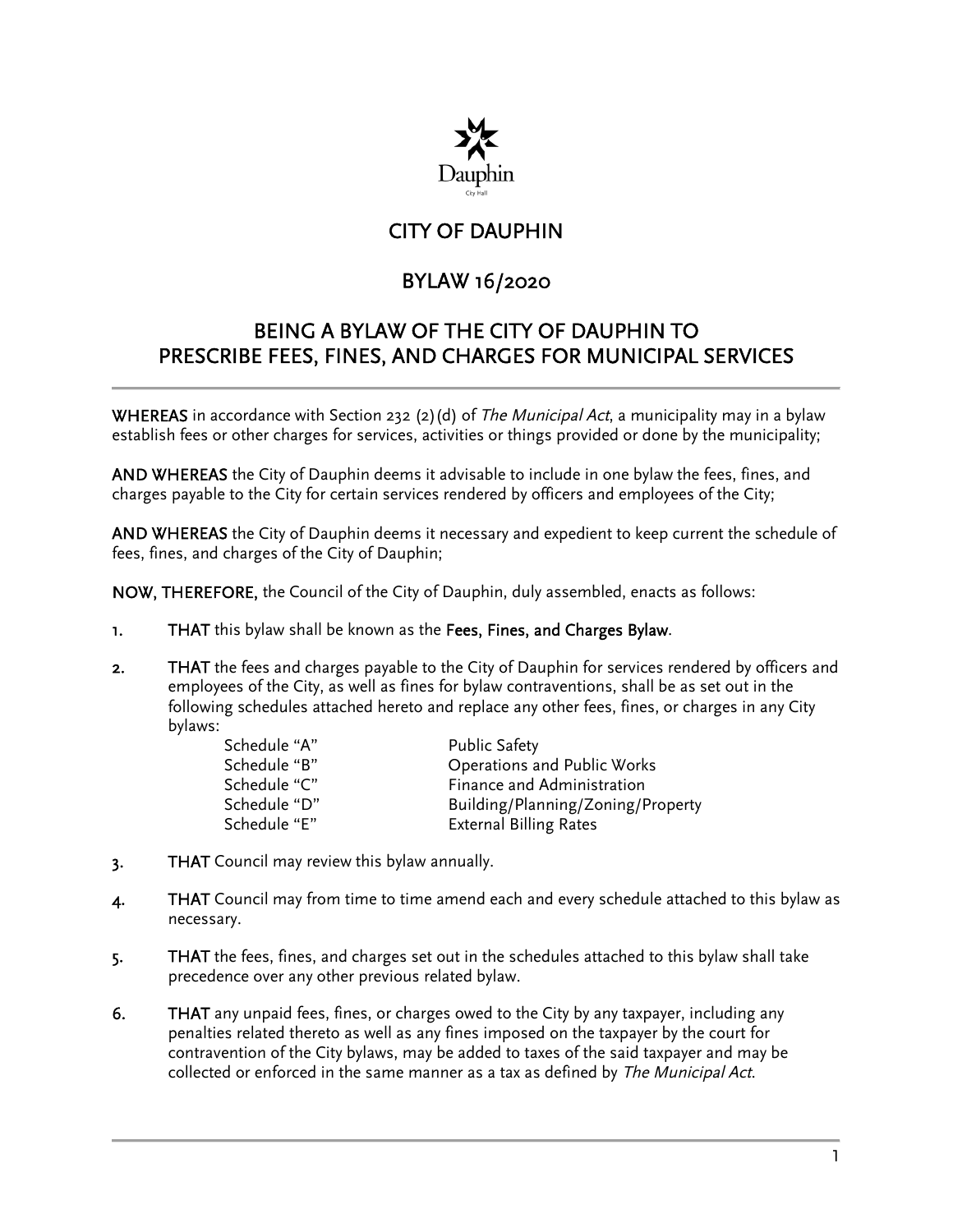- 7. THAT Bylaw 09/2019 be hereby repealed as of December 31, 2020.
- 8. THAT Bylaw 16/2020 shall come into effect January 1, 2021.

DONE AND PASSED by Council of the City of Dauphin in Regular Session assembled, this 14<sup>th</sup> day of December 2020.

eha

Allen Dowhan, Mayor

Shark Strip fiths

\_\_\_\_\_\_\_\_\_\_\_\_\_\_\_\_\_\_\_\_\_\_\_\_\_\_\_\_\_\_\_\_\_\_\_\_\_

\_\_\_\_\_\_\_\_\_\_\_\_\_\_\_\_\_\_\_\_\_\_\_\_\_\_\_\_\_\_\_\_\_\_\_\_\_ Sharla Griffiths, City Manager

READ A FIRST TIME this  $30<sup>th</sup>$  day of November 2020. READ A SECOND TIME this  $14<sup>th</sup>$  day of December 2020. READ A THIRD TIME this  $14<sup>th</sup>$  day of December 2020.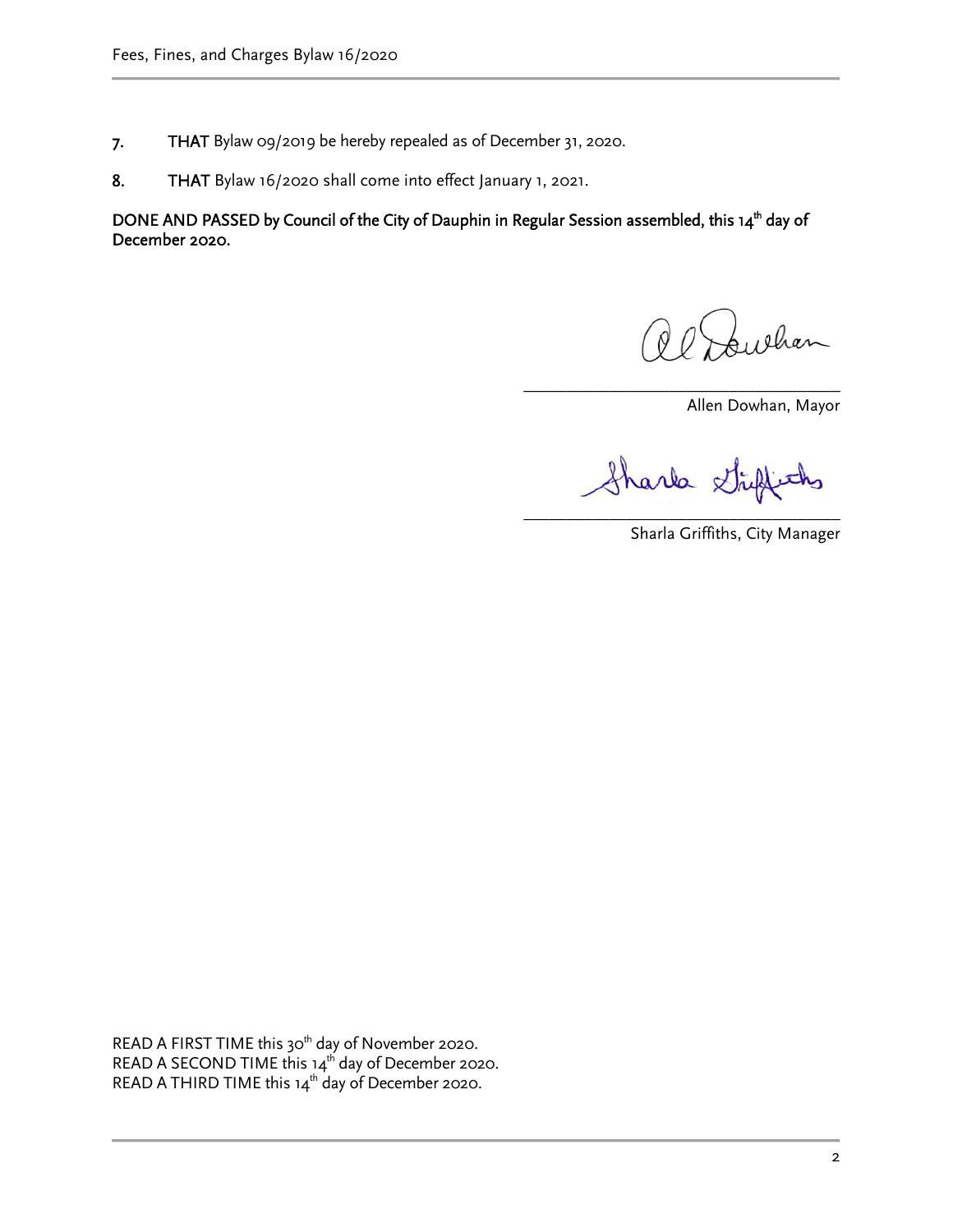#### CITY OF DAUPHIN Schedule "A" – Public Safety

|    |                          |                                                                                                       | <b>Dwelling Type</b>                                                                                                                                                                                                                                          | <b>Biennial Base Fee</b> |                                                                                                       |
|----|--------------------------|-------------------------------------------------------------------------------------------------------|---------------------------------------------------------------------------------------------------------------------------------------------------------------------------------------------------------------------------------------------------------------|--------------------------|-------------------------------------------------------------------------------------------------------|
|    | i)                       | Rental Residential Dwelling Units                                                                     |                                                                                                                                                                                                                                                               |                          |                                                                                                       |
| 7. |                          |                                                                                                       | Fire Prevention and Inspection Services Within The Boundaries Of The City Or With Agreement                                                                                                                                                                   |                          |                                                                                                       |
| 6. | i)<br>ii)<br>iii)<br>iv) | Residential (Single Family Dwellings)<br>Day Cares<br>stated above when invoicing                     | Fire Prevention and Inspection Services Outside the Boundaries of the City (excluding Fire Agreements)<br>All Others (Commercial, Assembly, Industrial, Third Party)<br>Other incurred costs such as mileage, meals, etc. are to be added to the hourly rates |                          | \$95.00/hr<br>\$95.00/hr<br>\$95.00/hr<br>As incurred                                                 |
| 5. | i)<br>ii)                | Accident/Incident Claim<br><b>Basic</b><br>Complex                                                    |                                                                                                                                                                                                                                                               |                          | As per MPIC<br>As per MPIC                                                                            |
| 4. |                          | The annual rental, payable for all fire hydrant connections.                                          | Fire Hydrant System Connection Inside/Outside the Boundaries of the City                                                                                                                                                                                      |                          | As per PUB Order<br>(\$160.00 each)                                                                   |
| 3. | i)<br>ii)<br>iii)        | <b>Fire Fighting Services</b><br>Mileage per Apparatus                                                | Initial Response per Apparatus (first hour or any portion thereof)<br>Each Additional Hour Per Apparatus (or any portion thereof)                                                                                                                             |                          | \$2,157.00/hr<br>\$1,079.00/hr<br>As per Canada<br>Revenue Agency                                     |
|    | iv)                      |                                                                                                       | Standby time awaiting contact person to arrive, over specified time                                                                                                                                                                                           |                          | \$250.00/hr after the<br>first 45 minutes                                                             |
|    | iii)                     | Remove or clear flammable debris from property                                                        |                                                                                                                                                                                                                                                               |                          | Cost of Contractor/<br>City to clean up<br>debris, plus 15%<br>administration fee                     |
|    | ii)                      | <b>Secure Premises</b>                                                                                |                                                                                                                                                                                                                                                               |                          | Cost of Contractor/<br>City to secure<br>building, plus 15%<br>administration fee                     |
| 2. | i)                       | Fire Cost Recovery Fees When Attending A Fire<br>Demolish Premises                                    |                                                                                                                                                                                                                                                               |                          | Cost of Contractor/<br>City to demolish and<br>dispose of building,<br>plus 15%<br>administration fee |
|    |                          | dispatching the Fire Department, then no fee will be charged.                                         | If the response request has been cancelled prior to the Provincial 911 Communication Centre                                                                                                                                                                   |                          |                                                                                                       |
|    |                          | 3rd False Fire Alarm<br>4 <sup>th</sup> False Fire Alarm<br>5th And Every Subsequent False Fire Alarm |                                                                                                                                                                                                                                                               |                          | \$350.00<br>\$500.00<br>\$800.00                                                                      |
|    |                          | 1 <sup>st</sup> False Fire Alarm<br>2 <sup>nd</sup> False Fire Alarm                                  |                                                                                                                                                                                                                                                               |                          | No Charge<br>No Charge                                                                                |
| 1. |                          | <b>False Fire Alarms</b>                                                                              | To respond to a false fire alarm, the charges shall include the restoration of any fire alarm<br>equipment, costs of hiring a security guard or security watch service, and a charge of:                                                                      |                          |                                                                                                       |

| \$100.00/facility                                       |
|---------------------------------------------------------|
| \$150.00/facility                                       |
| \$150.00/facility<br>Plus the following as<br>required: |
| $$18.00/$ unit                                          |
| $$14.00/$ unit                                          |
|                                                         |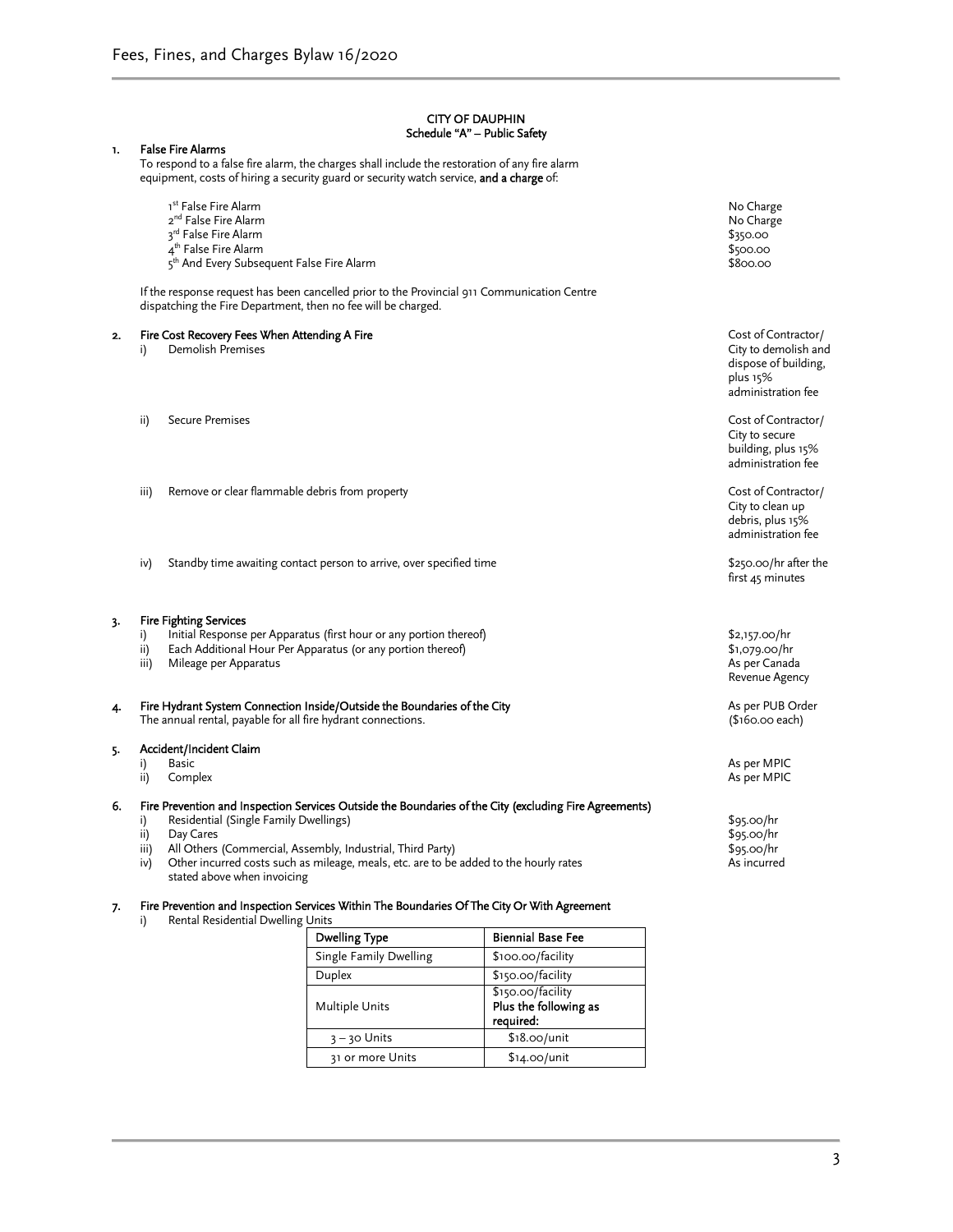|     | Day Cares in schools<br>ii)<br>Day Cares not in schools<br>iii)<br>Residential Care Facilities<br>iv)<br>All Others (Commercial, Assembly, Industrial, Third Party)<br>v)                                                                                                                                                                                                                                                                                                                                 | \$110.00/yr<br>\$130.00/yr<br>\$130.00/yr<br>\$65.00/hr                                                                                     |
|-----|-----------------------------------------------------------------------------------------------------------------------------------------------------------------------------------------------------------------------------------------------------------------------------------------------------------------------------------------------------------------------------------------------------------------------------------------------------------------------------------------------------------|---------------------------------------------------------------------------------------------------------------------------------------------|
| 8.  | Open Air Fire Permit (required per incident)                                                                                                                                                                                                                                                                                                                                                                                                                                                              | \$50.00/incident                                                                                                                            |
| 9.  | <b>Gas Detector Calibration</b>                                                                                                                                                                                                                                                                                                                                                                                                                                                                           | $$50.00/$ unit                                                                                                                              |
| 10. | Permit for Sale of Fireworks (low and high hazard)                                                                                                                                                                                                                                                                                                                                                                                                                                                        | \$75.00/yr/per site                                                                                                                         |
| 11. | Notice to Display Fireworks                                                                                                                                                                                                                                                                                                                                                                                                                                                                               | \$10.00/event                                                                                                                               |
| 12. | Non-Emergency (filling swimming pool, etc.)                                                                                                                                                                                                                                                                                                                                                                                                                                                               | Not allowed                                                                                                                                 |
| 13. | <b>False RCMP Alarms</b><br>1st False RCMP Alarm<br>2 <sup>nd</sup> False RCMP Alarm<br>3rd False RCMP Alarm<br>4 <sup>th</sup> and every subsequent False RCMP Alarm<br>If the response has been cancelled prior to the RCMP Member(s) being dispatched or altering<br>their work schedule, then no fee will be charged.                                                                                                                                                                                 | No Charge<br>No Charge<br>\$350.00<br>\$450.00                                                                                              |
| 14. | Criminal Record Check (Municipal Fee Charged at the RCMP Detachment)<br>For Volunteer Purposes<br>i)<br>All Others<br>ii)                                                                                                                                                                                                                                                                                                                                                                                 | No Charge<br>\$25.00 each                                                                                                                   |
| 15. | <b>Animal Control</b><br>Dog/Cat Licenses:<br>i)<br>The annual fees payable for dogs/cats over the age of 6 months shall be as follows:<br>Each sterile dog/cat<br>a)<br>b)<br>Each other dog/cat<br>Transfer of License<br>c)<br>d)<br>Replacement of Tag<br>Guide/Helper Dogs & Police Dogs<br>e)<br>Impoundment:<br>ii)<br>The fee payable for the impoundment of dogs and cats or any other domestic animals<br>apprehended while running at large, or that was for any other reason impounded by the | \$30.00<br>\$45.00<br>No transfer allowed<br>\$5.00<br>No Charge                                                                            |
|     | Animal Control Officer shall be as follows:<br>Impoundment (per day per animal)<br>a)<br>b)<br>Euthanasia<br>Penalty Fine for Dog or Cat Impounded<br>c)<br>with City of Dauphin license<br>i.<br>ii.<br>without City of Dauphin license                                                                                                                                                                                                                                                                  | As per Pound<br>Services Contract<br>As per Pound<br>Services Contract<br>\$40.00<br>\$75.00 plus purchase<br>of license (if<br>applicable) |

Note: See Schedule "D" Item 36 for Animal Control Bylaw related offences.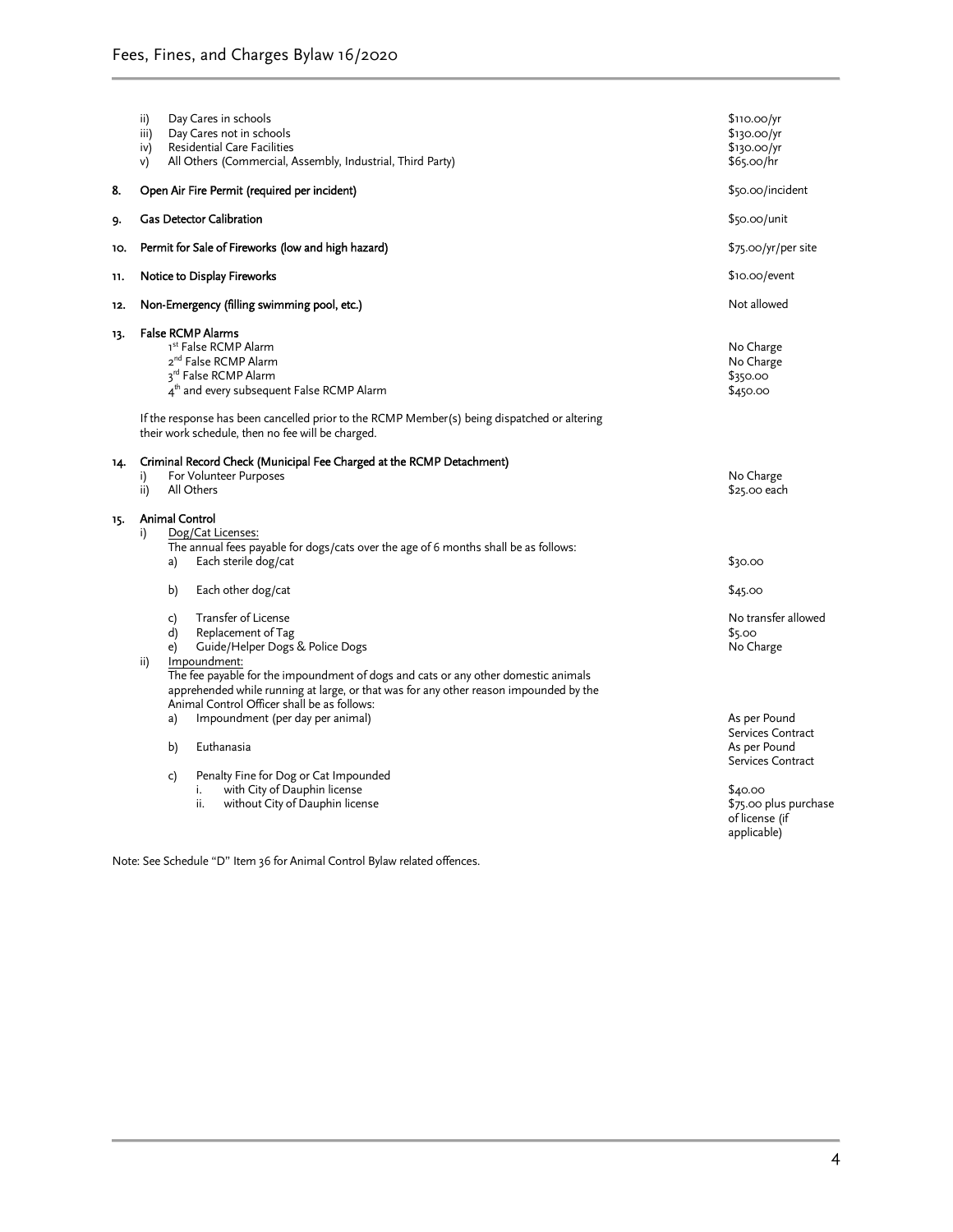#### 16. Traffic Bylaw

#### i) Parking Ticket Fines

When a summons is left 0n or affixed to the vehicle/trailer or delivered to the owner or operator thereof, the full fine may be paid in disposition of the offence as follows:

| <b>OFFENCE</b>                                                   | <b>OPTION "A"</b><br><b>Fine</b> | OPTION "B"<br>Discounted Fine Payable Within 7<br>days of Service of Summons |
|------------------------------------------------------------------|----------------------------------|------------------------------------------------------------------------------|
| Parking in Prohibited Zone                                       | \$50.00                          | \$25.00                                                                      |
| Parking within 3 metres of Fire Hydrant                          | \$50.00                          | \$25.00                                                                      |
| Parking Blocking Driveway or Lane                                | \$50.00                          | \$25.00                                                                      |
| Parking in No Stopping Zone                                      | \$50.00                          | \$25.00                                                                      |
| Parking in Lane                                                  | \$50.00                          | \$25.00                                                                      |
| Parking in Wrong Direction                                       | \$50.00                          | \$25.00                                                                      |
| Parking on Boulevard                                             | \$50.00                          | \$25.00                                                                      |
| Parking within 1 metre of Driveway                               | \$50.00                          | \$25.00                                                                      |
| Parking within 6 metres of Back Lane                             | \$50.00                          | \$25.00                                                                      |
| Parking within 6 metres of Intersection                          | \$50.00                          | \$25.00                                                                      |
| Parking within 9 metres of a Stop Device<br>(mechanical or sign) | \$50.00                          | \$25.00                                                                      |
| Parking Overtime                                                 | \$50.00                          | \$25.00                                                                      |
| Parking In Loading Zone                                          | \$50.00                          | \$25.00                                                                      |
| Parking In Handicapped Parking Zone                              | \$75.00                          | \$50.00                                                                      |
| Parking Over 48 Hours                                            | \$50.00                          | \$25.00                                                                      |
| Parking - Interfering with snow clearing                         | \$50.00                          | \$25.00                                                                      |
| Unattached Trailer parked on the Street                          | \$50.00                          | \$25.00                                                                      |

ii) Courtesy Notices/Complimentary Parking Passes and a state of the Charge No Charge

|     | iiii) | Other Public Works Services                                                                                                                            | As per City<br>Work Order                        |
|-----|-------|--------------------------------------------------------------------------------------------------------------------------------------------------------|--------------------------------------------------|
|     | iv)   | Lien Administration Fee on Vehicle<br>Plus costs where any lien is registered against a motor vehicle in respect of<br>outstanding traffic citation(s) | \$75.00 plus costs                               |
|     | v)    | Fees for Towing and Impounding a Vehicle                                                                                                               | $$75.00$ plus<br>towing and<br>impoundment costs |
| 17. |       | Special Events/Parade Permits                                                                                                                          |                                                  |
|     |       | <b>Primary Events</b>                                                                                                                                  | No Charge                                        |
|     | ii)   | Non-Primary Events                                                                                                                                     | As per City Work<br>Order if applicable          |
|     | iii)  | Sidewalk Sales, Block Parties, and Like Events                                                                                                         | As per City Work<br>Order if applicable          |
|     | iv)   | Use of CN Park and Other Small Parks by Community Organizations (subject to approval)                                                                  |                                                  |
|     |       | Rental of Park<br>a)                                                                                                                                   | Free                                             |
|     |       | b)<br>With Electrical Service                                                                                                                          | $$10.00$ /day                                    |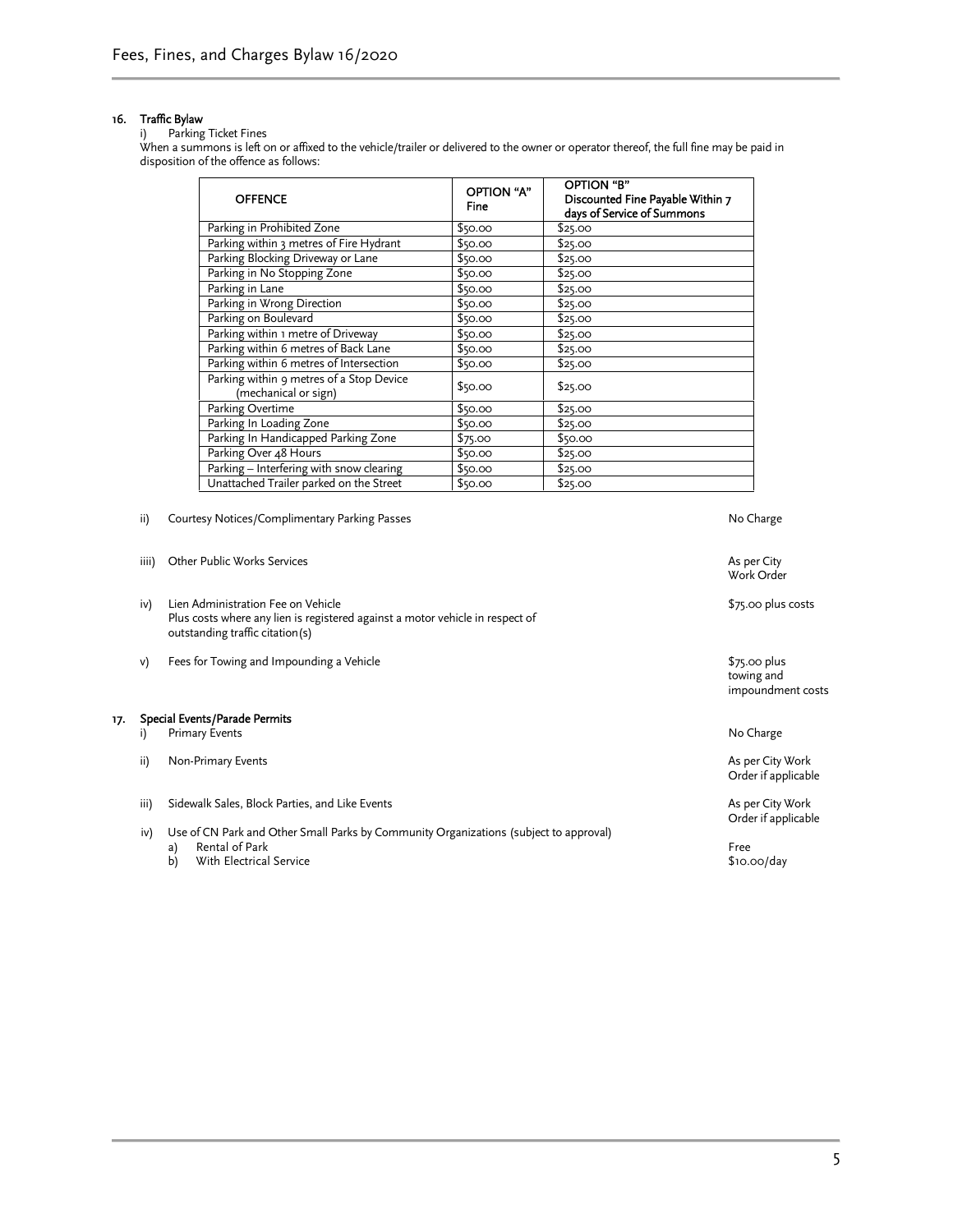#### CITY OF DAUPHIN Schedule "B" – Operations and Public Works

#### 1. Waste Disposal, Yard Waste, and Recycling Fees, Fines, and Charges

i) Waste – Fees at Waste Disposal Site

The fees payable for the disposal of waste at the Waste Disposal Site are:

| Minimum Charge   | Per Tonne*                                                               | If Contaminated** |
|------------------|--------------------------------------------------------------------------|-------------------|
|                  |                                                                          |                   |
| \$15.00          | \$65.00                                                                  | \$25.00 minimum;  |
|                  |                                                                          | \$85.00/tonne     |
| \$20.00          | \$95.00                                                                  | \$35.00 minimum;  |
|                  |                                                                          | \$115.00/tonne    |
| \$25.00 per item | n/a                                                                      |                   |
|                  |                                                                          |                   |
| \$15.00          | \$65.00                                                                  | \$25.00 minimum;  |
|                  |                                                                          | \$85.00/tonne     |
| \$20.00          | \$95.00                                                                  |                   |
|                  |                                                                          |                   |
| \$15.00          | \$15.00                                                                  |                   |
| \$15.00          | \$25.00                                                                  |                   |
| \$15.00          | \$65.00                                                                  |                   |
|                  |                                                                          |                   |
| \$50.00          | \$125.00                                                                 |                   |
| \$150.00         | \$120.00                                                                 |                   |
| \$500.00         | \$45.00                                                                  |                   |
| \$150.00         | \$45.00                                                                  |                   |
| \$10.00          | \$30.00                                                                  |                   |
| \$8.00           | n/a                                                                      |                   |
|                  |                                                                          |                   |
| \$0.00           | \$0.00                                                                   |                   |
| \$0.00           | \$0.00                                                                   |                   |
| \$0.00           | \$0.00                                                                   |                   |
| \$0.00           | \$0.00                                                                   |                   |
| \$0.00           | \$0.00                                                                   |                   |
|                  | Demolition Waste (other than City and RM of<br>$\mathbf{r}$<br>AY/BA BAY |                   |

\*Includes the provincial Waste Reduction and Recycling Support (WRARS) levy.

\*\*Waste containing recyclable material or any other material that can currently be diverted from the landfill.

ii) Commercial Recycling Depot at the Waste Disposal Site \$10.00/cubic yard

iii) Extra Waste & Recycling Container

- 
- a) One-time fee for use of an extra Waste Container<br>
b) Collection (Charge continues until Container is returned to the City) Collection (Charge continues until Container is returned to the City)<br>i. Extra Waste Container
	-
	- i. Extra Waste Container and the content of the content of the content of the content of the state of the S200.00/yr state of the content of the content of the content of the content of the content of the content of the co

Extra Recycling Container \$50.00/yr<br>
ent of Waste, Yard Waste or Recycling Container \$100.00 plus tax \$100.00 plus tax iv) Replacement of Waste, Yard Waste or Recycling Container

v) Waste, Yard Waste and Recycling Management Bylaw Fines

| Offence                                                        | Fine    |
|----------------------------------------------------------------|---------|
| Unacceptable Material Placed in Container for Disposal/Removal | \$50.00 |
| Amount of Waste Exceeds the Volume Capacity of the Rolling     | \$50.00 |
| Waste Container (lid cannot close)                             |         |
| Amount of Waste Exceeds the Weight Capacity of the Rolling     | \$50.00 |
| Waste Container (greater than 100 kg/220 lbs)                  |         |
| Material Placed Outside of the Container                       | \$50.00 |
| Container not Stored Properly Between Collection Days          | \$50.00 |
| Commercial Recycling deposited at Residential Recycling Depot  | \$50.00 |
| Unrecyclable material deposited at Residential or Commercial   | \$50.00 |
| Recycling Depot                                                |         |

### 2. Fees for Utility Services

- i) Septic Truck Dumping per load (14,000L or part thereof) at City Lagoon \$50.000 \$50.00
- ii) Water Meters:
	-
	- a) Turn On/Transfer Fee<br>
	b) Fee for Water Meter Connection (where disconnected due to non-payment) \$100.00 each Fee for Water Meter Connection (where disconnected due to non-payment)
	- c) Fee for Customer-Requested Water Meter Disconnection/Reconnection for Maintenance \$100.00
	- d) Water Meter Resealing **\$75.00**
	- e) Meter Tampering Charge and/or Damage Fee \$250 penalty for \$250 penalty for

tampering plus City Work Order plus \$75 Resealing Fee if applicable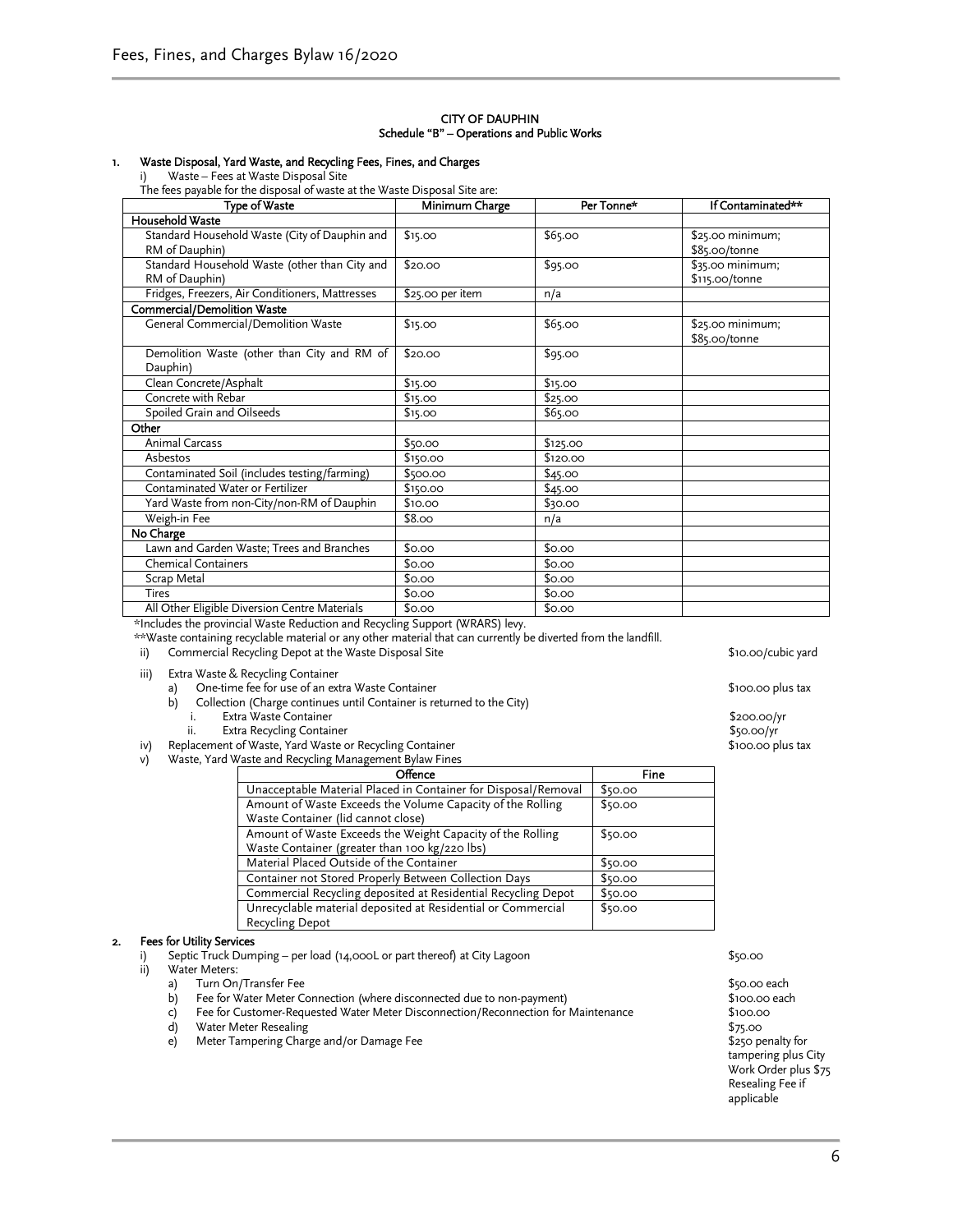|     |      | f)       | Water Meter Testing                                                                                                             | As per<br>City Work Order                                                                        |
|-----|------|----------|---------------------------------------------------------------------------------------------------------------------------------|--------------------------------------------------------------------------------------------------|
|     |      |          | (Note: no charge if meter is under 2" diameter and if found to be registering high)                                             |                                                                                                  |
|     |      | g)       | <b>Emergency Services After Hours</b>                                                                                           | As per City Work<br>Order (\$100 min)                                                            |
|     |      | h)       | Supervise/Inspection of Contractor performing Connection to Utility Main                                                        | \$500/connection                                                                                 |
|     |      | i)       | Charge to Upgrade or Change Size of Water Meter<br>Less than 2" - City owns meter<br>i)<br>2" or greater<br>ii)                 | \$200.00<br>Owner responsible for<br>full cost                                                   |
|     | iii) |          | Water & Sewer Connections                                                                                                       | Full prepayment as                                                                               |
|     | iv)  |          | Sewer Blockages                                                                                                                 | per City Estimate<br>As per City Work<br>Order                                                   |
|     | V)   |          | <b>Other Utility Services</b>                                                                                                   | As per City Work<br>Order                                                                        |
|     | vi)  |          | Customer Requested Data Logger or Meter Inspection                                                                              | \$25 (refunded if meter<br>is determined to be<br>registering high)                              |
| 3.  | i)   |          | Fire Hydrant Use (Temporary)<br>Rental of Apparatus to Utilize Fire Hydrant                                                     | \$175.00/week or                                                                                 |
|     | ii)  |          | Rental of Fire Hydrant                                                                                                          | \$500.00/month<br>\$150.00/month or<br>part of month and<br>\$56.00 for each<br>additional month |
|     | iii) | a)       | Rental of Water Meter:<br>$5/8$ inch $-3/4$ inch                                                                                | \$60.00/month                                                                                    |
|     | iv)  | b)<br>c) | 1 inch – 2 inch<br>3 inch<br><b>Bulk Water Sales</b>                                                                            | \$100.00/month<br>\$150.00/month<br>Per Work Order using<br><b>PUB Rates</b>                     |
| 4.  |      |          | <b>External Service Rental Rates:</b>                                                                                           |                                                                                                  |
|     |      |          | Fees chargeable for equipment rental (See Schedule "E")                                                                         | As per City Charge<br>Schedule                                                                   |
| 5.  |      |          | Fees for Drafting/Civil Tech Services                                                                                           | \$60.00/hr                                                                                       |
| 6.  |      |          | Charges for 3 <sup>rd</sup> Party Contractor to Maintain Private Yards (grass, trees, etc.), as per<br>Property Standards Bylaw | As per City Work<br>Order plus 15%<br>Administration Fee                                         |
| 7.  |      |          | <b>Sidewalk Snow Clearing</b><br>In commercial areas in accordance with the Property Standards Bylaw                            | As per City Work                                                                                 |
|     |      |          |                                                                                                                                 | Order<br>(minimum \$100.00<br>per occurrence)                                                    |
| 8.  |      |          | <b>Other Public Works Services</b>                                                                                              | As per City Work<br>Order                                                                        |
| 9.  |      |          | Fine for Dumping Unauthorized Material on City Property                                                                         | \$150.00/occurrence<br>plus City Work Order<br>to perform clean-up                               |
| 10. |      |          | Fee for Disposal of Abandoned Goods after "Give Away" Weekend                                                                   | Greater of \$50.00 or<br>City Work Order                                                         |
| 11. | i)   |          | Main Street South Sewer Servicing<br>For development in the shaded area as per Schedule "F"                                     |                                                                                                  |
|     | ii)  | a)       | Lift Station buy-in<br>For development in the shaded area west of Hwy $5 \& 10$ as per Schedule "F"                             | \$12,060.15/hectare                                                                              |
|     |      | a)       | Sanitary Main buy-in                                                                                                            | \$17,132.96/hectare                                                                              |
|     |      |          |                                                                                                                                 |                                                                                                  |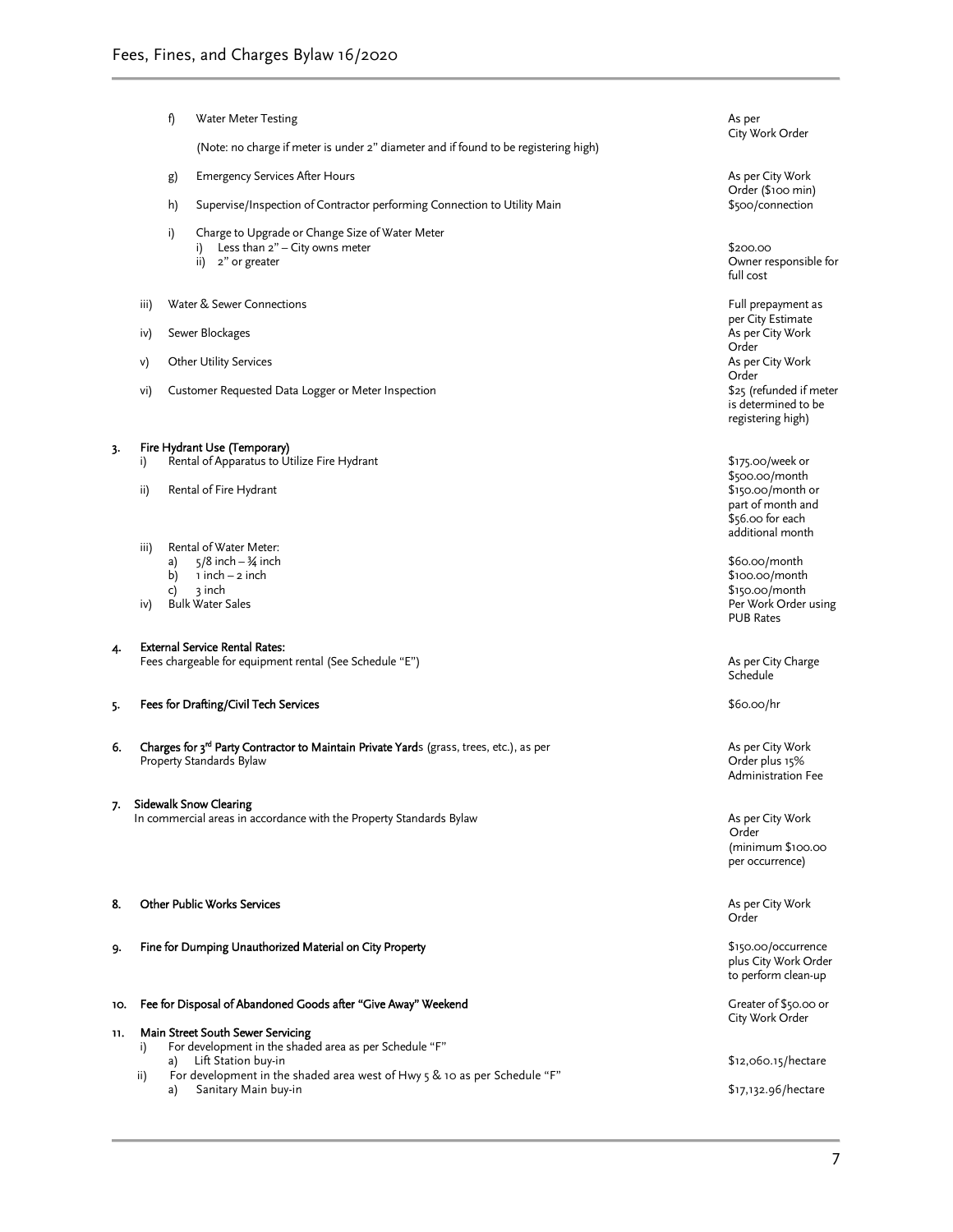#### CITY OF DAUPHIN Schedule "C" – Finance and Administration

| 1. | Taxes:                                                                                                                                                                                                                                   |                                                                                                                                                                                      |
|----|------------------------------------------------------------------------------------------------------------------------------------------------------------------------------------------------------------------------------------------|--------------------------------------------------------------------------------------------------------------------------------------------------------------------------------------|
|    | Tax Certificate<br>i)<br>Penalties for outstanding Accounts Receivable<br>ii)<br>Tax Statement Photocopies/Print-Outs/Duplicate Receipts<br>iii)<br>iv)<br>Tax Inquiries (Lawyers & Real Estate Agents)<br>v)<br><b>Tax Sale Costs</b>   | \$35.00/certificate<br>As per <i>Municipal Act</i><br>\$10.00/ Roll#<br>\$15.00/Roll#<br>As per 3rd Party<br>Contractor and<br>Administration Fee as<br>per the <i>Municipal Act</i> |
|    | Tax Sale Agreement Administration Fee<br>vi)                                                                                                                                                                                             | No Charge                                                                                                                                                                            |
| 2. | Photocopying and Administrative Services:<br>Photocopying information required to be provided under the <i>Municipal Act</i> , Sec. 263(1), (eg. bylaws, minutes, etc.)<br>i)<br>a)<br>Fewer than 21 pages<br>b)<br>21 or more pages     | No Charge<br>$$0.20$ /page                                                                                                                                                           |
|    | Photocopying general information<br>ii)<br>black and white<br>a)<br>b)<br>colour<br>The Freedom of Information and Protection of Privacy Act (FIPPA)<br>iii)                                                                             | $$0.20$ /copy<br>\$0.50/copy                                                                                                                                                         |
|    | Search and Preparation Fees<br>a)<br>May be charged where municipalities anticipate that resources will be required to obtain requested<br>document - for time in excess of two hours<br>Copying Fees:<br>b)                             | \$15.00/half hour                                                                                                                                                                    |
|    | For every page copied by a photocopier or printed by a computer printer<br>Computer Programming and Data Processing Fees<br>C)                                                                                                           | \$0.20/page                                                                                                                                                                          |
|    | For every 15 minutes of internal programming or data processing<br>iv)<br>Aerial Photography                                                                                                                                             | \$10.00/ ¼ hour                                                                                                                                                                      |
|    | 8-1/2"x 11" (93.5 sq inch)<br>a)<br>any larger size<br>b)<br><b>ICT Services</b><br>V)<br>Other<br>vi)                                                                                                                                   | \$5.00 each<br>$$0.03/sq$ inch<br>\$60.00/hour<br>Gross Wage plus 50%                                                                                                                |
| 3. | Committee Room/Council Chamber Rental<br>Rental of Facility to Local Non-Profit or Charitable Organizations:<br>i)<br>During regular City Hall hours<br>a)<br>b)<br>Building security access fee before or after regular City Hall hours | No Charge<br>\$100.00/meeting                                                                                                                                                        |
| 4. | Returned Payments (NSF)<br>The fee chargeable for each returned payment shall be                                                                                                                                                         | \$35.00 each                                                                                                                                                                         |
| 5. | Other<br>City Pins<br>i)<br>City large flag<br>ii)                                                                                                                                                                                       | No Charge<br>Cost plus 15% plus<br><b>GST</b>                                                                                                                                        |
| 6. | Lottery/Raffle License Fees                                                                                                                                                                                                              | The City does not<br>issue lottery/raffle<br>licenses. Applicants<br>apply directly to the<br>Province.                                                                              |
| 7. | Trailer Court Mobile Homes License Fees                                                                                                                                                                                                  | \$70.00/month                                                                                                                                                                        |
| 8. | Fees for The Provincial Offenses Act<br><b>Court Costs</b><br>i)<br>Prescribed Justice Services Surcharge<br>ii)                                                                                                                         | $45\%$ of applicable fine<br>\$50.00                                                                                                                                                 |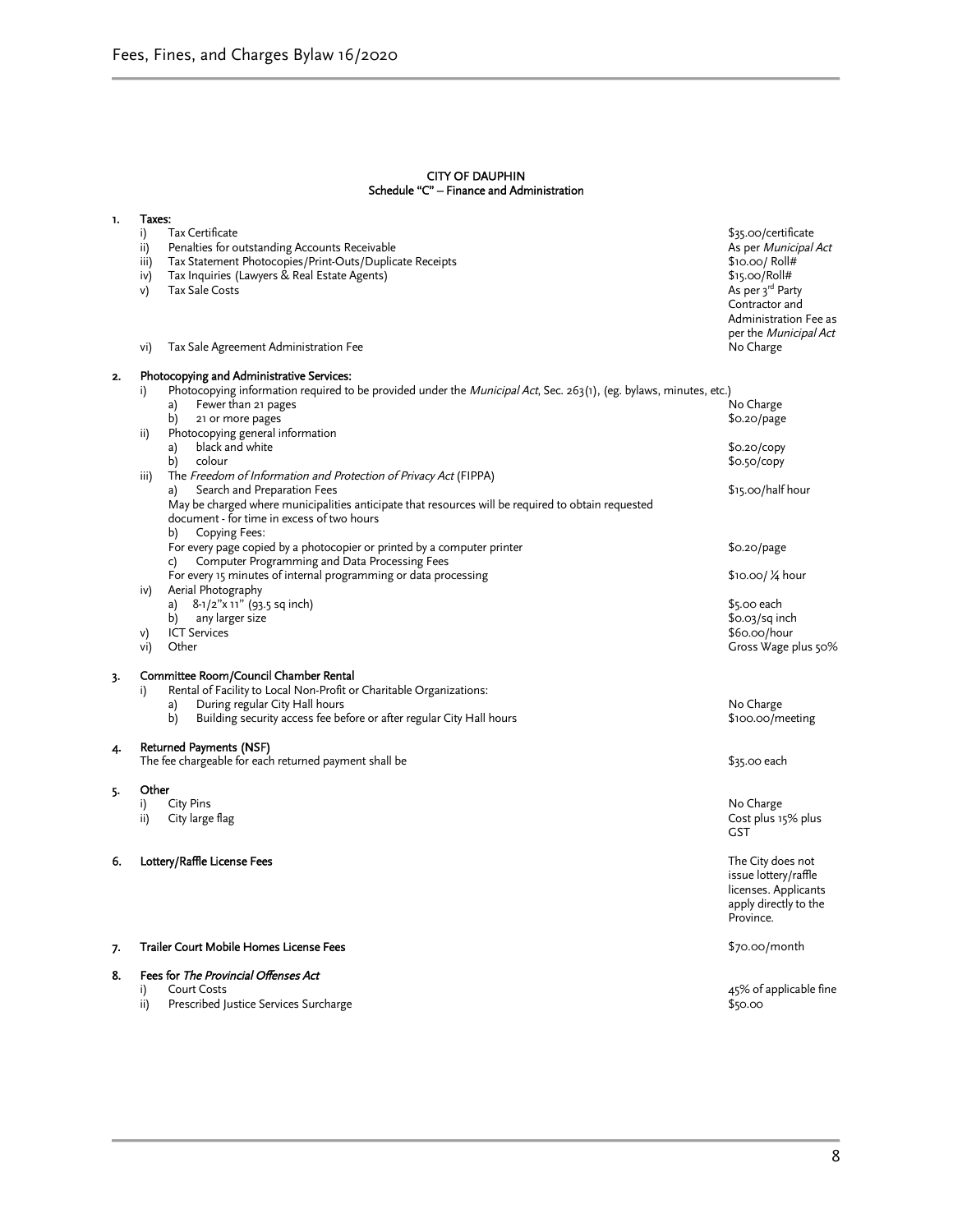| 9. |       | Business Licenses***                                                                                         |                         |  |  |  |  |
|----|-------|--------------------------------------------------------------------------------------------------------------|-------------------------|--|--|--|--|
|    | i)    | Circuses, Rodeos and similar Shows                                                                           | \$100.00 daily          |  |  |  |  |
|    | ii)   | Fairs                                                                                                        | \$500.00/event          |  |  |  |  |
|    | iii)  | City of Dauphin Resident - Business License                                                                  |                         |  |  |  |  |
|    |       | Home-Based Business<br>a)                                                                                    | $$100.00$ /yr           |  |  |  |  |
|    |       | Fee effective January 1, 2022                                                                                | \$125.00/yr             |  |  |  |  |
|    |       | Home-Based Business with Conditional Use<br>c)                                                               | \$150.00/yr             |  |  |  |  |
|    |       | Fee effective January 1, 2022                                                                                | \$175.00/yr             |  |  |  |  |
|    | iv)   | Business License (Sale of Goods and/or Services)                                                             |                         |  |  |  |  |
|    |       | Businesses based in the Rural Municipality of Dauphin<br>a)                                                  | \$200.00/yr             |  |  |  |  |
|    |       | Fee effective January 1, 2022                                                                                | \$250.00/yr             |  |  |  |  |
|    |       | Businesses based in the Parkland Area, comprising of the municipalities of McCreary, Ste. Rose,<br>b)        | $$350.00/yr*$           |  |  |  |  |
|    |       | Gilbert Plains, Grandview, Ethelbert, Roblin (including urban Roblin), Mossy River (including Winnipegosis), |                         |  |  |  |  |
|    |       | and Lakeshore (including Ochre River)                                                                        |                         |  |  |  |  |
|    |       | Businesses based in all other locations<br>c)                                                                | $$500/yr**$             |  |  |  |  |
|    | V)    | Extra Fees for Salespeople (for Out of Town Businesses Temporarily in Dauphin)                               | \$100.00/person/yr      |  |  |  |  |
|    | vi)   | Seasonal Food Units:                                                                                         |                         |  |  |  |  |
|    |       | Mobile Food Cart<br>a)                                                                                       | \$75.00/yr              |  |  |  |  |
|    |       | Pedal Food Cart<br>b)                                                                                        | \$75.00/yr              |  |  |  |  |
|    |       | Motorized Food Unit<br>c)                                                                                    | \$150.00/yr             |  |  |  |  |
|    | vii)  | Charities/Non-Profit Organizations (recognized non-profit charities from within and outside                  | No Charge               |  |  |  |  |
|    |       | the City of Dauphin)                                                                                         |                         |  |  |  |  |
|    | viii) | Non-Profit Organization (locally or from outside City of Dauphin hiring a company                            | No Charge               |  |  |  |  |
|    |       | promotional agency)                                                                                          |                         |  |  |  |  |
|    | ix)   | Trade Shows/Crafters/Craft Shows/Street Fairs                                                                | No Charge               |  |  |  |  |
|    | x)    | Charge for Operating a Business without a Business License                                                   | A fine equal to the     |  |  |  |  |
|    |       |                                                                                                              | value of the business   |  |  |  |  |
|    |       |                                                                                                              | license (Minimum        |  |  |  |  |
|    |       |                                                                                                              | fine amount of $$250$ ) |  |  |  |  |

- \* SALE OF SERVICE ONLY: For work done where the sale of services/labour component is less than \$2,000.00 in a calendar year, a Business may apply for a \$150.00 rebate to their Business License fee.
- \*\* SALE OF SERVICE ONLY: For work done where the sale of services/labour component is less than \$2,000.00 in a calendar year, a Business may apply for a \$250.00 rebate to their Business License fee.
- \*\*\* While working on behalf of the City of Dauphin, businesses shall be exempt from this licensing requirement.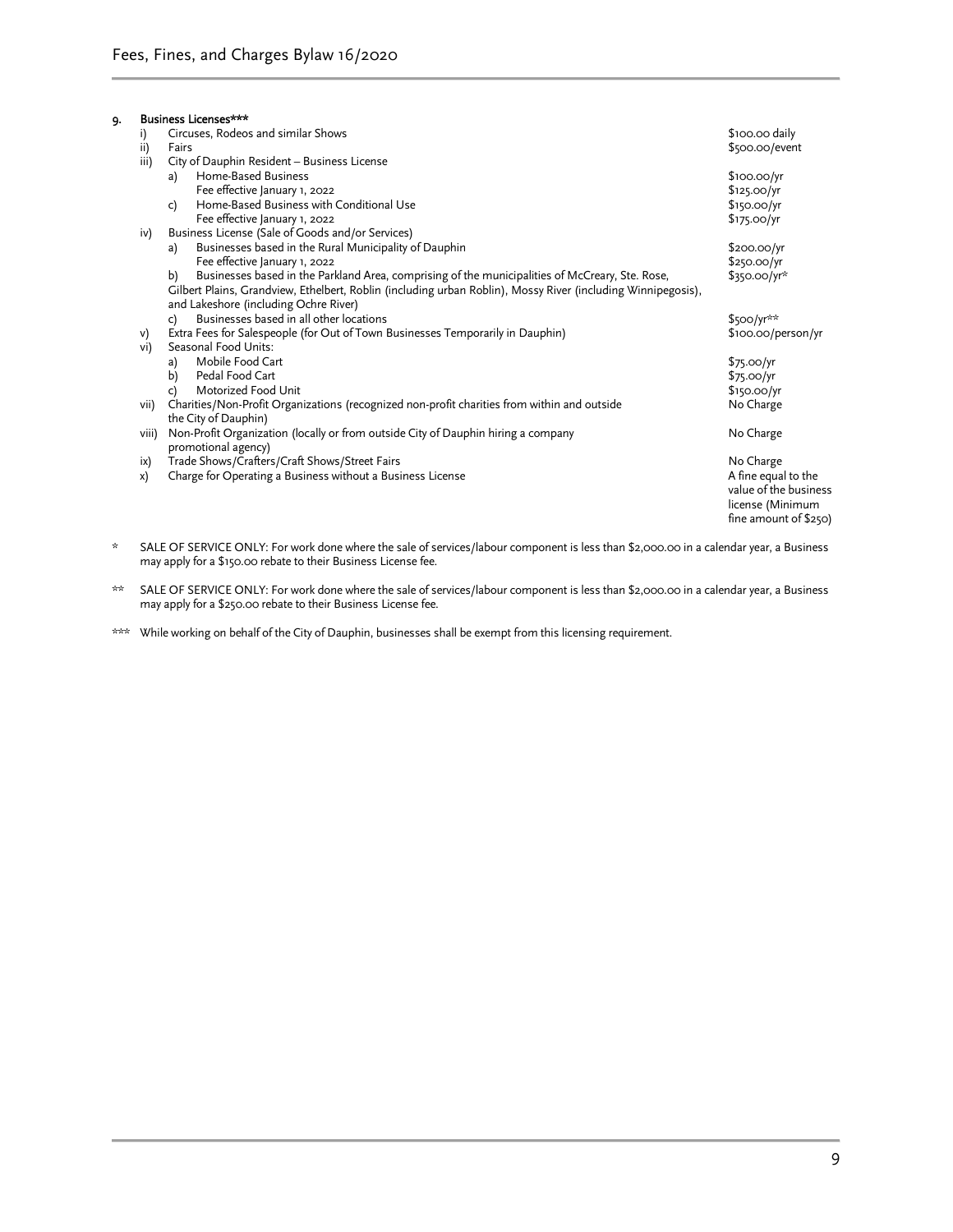#### CITY OF DAUPHIN Schedule "D" – Building/Planning/Zoning/Property

|     | **** Where for any reason a permit is not obtained before the commencement of the work for which the permit is required, the permit is twice<br>the amount prescribed; nonrefundable.                                                                                                                              |                                                                         |
|-----|--------------------------------------------------------------------------------------------------------------------------------------------------------------------------------------------------------------------------------------------------------------------------------------------------------------------|-------------------------------------------------------------------------|
| 1.  | <b>Subdivision Approval</b><br>Payment of Fee shall be a condition of Council approval.                                                                                                                                                                                                                            | No Charge                                                               |
| 2.  | <b>Subdivision Application Amendment</b><br>Payment of Fee shall be a condition of Council approval.                                                                                                                                                                                                               | No Charge                                                               |
| 3.  | <b>Development Agreement</b><br>Where an agreement is required as a condition of approval for an<br>application under this part                                                                                                                                                                                    | \$1,000.00 plus<br>legal fees                                           |
| 4.  | Zoning Bylaw Amendment                                                                                                                                                                                                                                                                                             | \$1,500.00                                                              |
| 5.  | Development Plan Bylaw Amendment                                                                                                                                                                                                                                                                                   | \$1,500.00                                                              |
| 6.  | Development Permit: (Part 9 Jurisdiction for a Building Permit)<br>Single family and two-family dwellings<br>i)<br>Other - Part 9 Buildings and Structures<br>ii)                                                                                                                                                  | No Charge<br>\$75.00                                                    |
| 7.  | Development Permit: (Part 3 Jurisdiction) Municipal Authorization Re: Zoning Bylaw                                                                                                                                                                                                                                 | \$150.00                                                                |
| 8.  | Major Variance (>15%) Application<br>Extension<br>i)                                                                                                                                                                                                                                                               | \$375.00****<br>50% of original fee                                     |
| 9.  | Minor Variance (<15%) Application<br>Extension<br>i)                                                                                                                                                                                                                                                               | $$125.00***$<br>50% of original fee                                     |
| 10. | <b>Conditional Use Application</b><br>Extension<br>i)                                                                                                                                                                                                                                                              | \$375.00****<br>50% of original fee                                     |
| 11. | Zoning Memorandum:<br>The following Fee is hereby imposed for a Zoning Memorandum Application to identify the current<br>zoning applicable to the property and structures. A certified Survey Certificate shall accompany an<br>application and shall be an original or a copy certified by a legal land surveyor. | \$85.00                                                                 |
| 12. | Zoning Letter:<br>verifying existing zoning for a specific property or property search info<br>i)<br>outlining zoning or land use history for a specific property<br>ii)                                                                                                                                           | \$85.00<br>\$250.00                                                     |
| 13. | Development Plan Bylaw Printed Colour Copy                                                                                                                                                                                                                                                                         | \$135.00                                                                |
| 14. | Zoning Bylaw Printed Colour Copy                                                                                                                                                                                                                                                                                   | \$135.00                                                                |
| 15. | Development Plan Bylaw or Zoning Bylaw - Maps Only                                                                                                                                                                                                                                                                 | \$90.00                                                                 |
| 16. | <b>Encroachments/Easements Agreements</b><br>The following Fees are hereby imposed for applications to permit encroachments<br>related to Part 3 & Part 9 Jurisdiction - principal and accessory structures                                                                                                        | \$500.00 plus<br>legal fees                                             |
| 17. | Right-of-Way Open/Closure- Road/Lane/Public Reserve/Public Walkway                                                                                                                                                                                                                                                 | $$750.00$ plus<br>legal &<br>survey fees                                |
| 18. | Demolition<br>Permit to demolish or remove any building<br>i)<br>City demolishes a property owner's structures due to non-compliance<br>iii)                                                                                                                                                                       | \$70.00****<br>As per City Work<br>Order plus 15%<br>Administration Fee |
| 19. | Heritage Building - Administration Municipal Application Fee                                                                                                                                                                                                                                                       | \$1,500.00                                                              |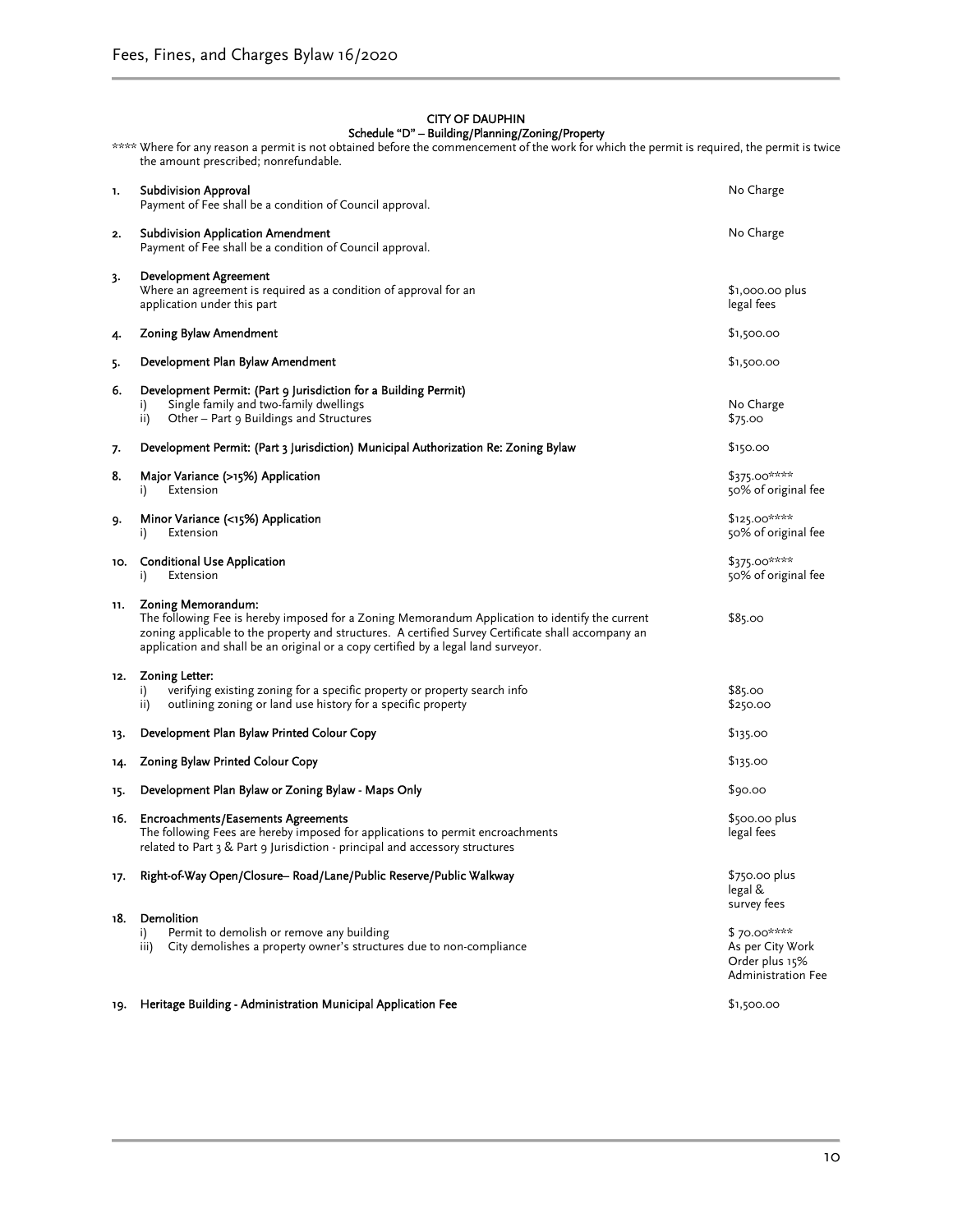| 20. | <b>Plumbing Permit</b>                                                                                                                                                                                                                                                                                                                                                                                                                                                                                                                                                                                                                                                                                                                                                                                                     |                                                                                                                                                                                                   |
|-----|----------------------------------------------------------------------------------------------------------------------------------------------------------------------------------------------------------------------------------------------------------------------------------------------------------------------------------------------------------------------------------------------------------------------------------------------------------------------------------------------------------------------------------------------------------------------------------------------------------------------------------------------------------------------------------------------------------------------------------------------------------------------------------------------------------------------------|---------------------------------------------------------------------------------------------------------------------------------------------------------------------------------------------------|
|     | Fixture<br>i)<br>ii)<br>Floor Drain                                                                                                                                                                                                                                                                                                                                                                                                                                                                                                                                                                                                                                                                                                                                                                                        | \$20.00 each****<br>\$20.00 each****                                                                                                                                                              |
|     | iii)<br>Grease or Oil Interceptor                                                                                                                                                                                                                                                                                                                                                                                                                                                                                                                                                                                                                                                                                                                                                                                          | \$50.00 each****                                                                                                                                                                                  |
|     | iv) Acid Tank/Pit                                                                                                                                                                                                                                                                                                                                                                                                                                                                                                                                                                                                                                                                                                                                                                                                          | \$50.00 each****                                                                                                                                                                                  |
|     | Minimum Permit Fee                                                                                                                                                                                                                                                                                                                                                                                                                                                                                                                                                                                                                                                                                                                                                                                                         | \$100.00 each****                                                                                                                                                                                 |
| 21. | Residential Building Permit Fee (for the construction, erection, placement, alteration, repair, or<br>renovation of a residential dwelling (includes RTMs), attached garages, &/or accessory structures)<br>Single Family and Two Family Dwellings (includes finished and unfinished) each floor area, includes<br>i)<br>basements and all floor area<br>Other Than Single and Two Family Dwellings & Commercial<br>ii)<br>(other Part 9 buildings include commercial)<br>Minimum Permit Value for Construction of Buildings \$10,000 or less<br>iii)<br>Basement Development Permit<br>iv)<br>Detached Garage Permit<br>V)<br>Shed (11.5 m <sup>2</sup> – 46.5 m <sup>2</sup> )<br>vi)<br>vii) Inspection Fees of a Building, Structure or Plumbing System other than<br>an inspection following the issuance of a permit | \$250.00 plus<br>\$0.28/sq ft ****<br>\$7.00/\$1,000.00<br>of declared value of<br>construction****<br>$$100.00***$<br>\$250.00****<br>$$275.00***$<br>\$100.00****<br>\$75.00/hr plus<br>mileage |
| 22. | Relocation Permit/Moving Permit For Any Building Or Part Thereof                                                                                                                                                                                                                                                                                                                                                                                                                                                                                                                                                                                                                                                                                                                                                           | \$100.00 each****                                                                                                                                                                                 |
| 23. | <b>Open Deck Inspection/Permit</b>                                                                                                                                                                                                                                                                                                                                                                                                                                                                                                                                                                                                                                                                                                                                                                                         | \$100.00 each****                                                                                                                                                                                 |
| 24. | <b>Swimming Pool Permit</b>                                                                                                                                                                                                                                                                                                                                                                                                                                                                                                                                                                                                                                                                                                                                                                                                |                                                                                                                                                                                                   |
|     | Above Ground Permit<br>i)<br>In Ground Permit<br>ii)                                                                                                                                                                                                                                                                                                                                                                                                                                                                                                                                                                                                                                                                                                                                                                       | \$80.00 each****<br>\$125.00 each****                                                                                                                                                             |
|     | Pool Removal due to Non-Compliance<br>iii)                                                                                                                                                                                                                                                                                                                                                                                                                                                                                                                                                                                                                                                                                                                                                                                 | $$100.00 + City Work$<br>Order                                                                                                                                                                    |
| 25. | Mobile Home Permit                                                                                                                                                                                                                                                                                                                                                                                                                                                                                                                                                                                                                                                                                                                                                                                                         | \$150.00 each****                                                                                                                                                                                 |
| 26. | Lived-In Homes Inspection Permit:                                                                                                                                                                                                                                                                                                                                                                                                                                                                                                                                                                                                                                                                                                                                                                                          |                                                                                                                                                                                                   |
|     | During Regular City Work Hours<br>i)                                                                                                                                                                                                                                                                                                                                                                                                                                                                                                                                                                                                                                                                                                                                                                                       | $$75.00/hr$ plus<br>mileage****                                                                                                                                                                   |
|     | ii)<br>Outside Regular City Work Hours                                                                                                                                                                                                                                                                                                                                                                                                                                                                                                                                                                                                                                                                                                                                                                                     | \$200.00/hr plus<br>mileage****                                                                                                                                                                   |
| 27. | <b>Temporary Use Approval</b> (maximum 3 years)                                                                                                                                                                                                                                                                                                                                                                                                                                                                                                                                                                                                                                                                                                                                                                            | \$150.00                                                                                                                                                                                          |
| 28. | <b>Temporary Storage Facilities</b>                                                                                                                                                                                                                                                                                                                                                                                                                                                                                                                                                                                                                                                                                                                                                                                        |                                                                                                                                                                                                   |
|     | Temporary Building or Structure greater than 11.5 m <sup>2</sup><br>i)                                                                                                                                                                                                                                                                                                                                                                                                                                                                                                                                                                                                                                                                                                                                                     | \$400/yr/unit,<br>prorated per month                                                                                                                                                              |
|     | ISO Containers and Non-MPIC-Licensed Trailers<br>ii)<br>(not allowed in Residential Zones)                                                                                                                                                                                                                                                                                                                                                                                                                                                                                                                                                                                                                                                                                                                                 | \$400/yr/unit,<br>prorated per month                                                                                                                                                              |
| 29. | Temporary Event Tents (erection or placement on a site and limited to 7 days)                                                                                                                                                                                                                                                                                                                                                                                                                                                                                                                                                                                                                                                                                                                                              | No Charge                                                                                                                                                                                         |
| 30. | Occupancy Permit (where no building permit is issued) (Part 9 – Commercial)                                                                                                                                                                                                                                                                                                                                                                                                                                                                                                                                                                                                                                                                                                                                                | \$150.00****                                                                                                                                                                                      |
| 31. | Driveway Approach/Curb Cut Application                                                                                                                                                                                                                                                                                                                                                                                                                                                                                                                                                                                                                                                                                                                                                                                     | \$100.00 plus City<br>Work Order                                                                                                                                                                  |
| 32. | <b>Street Name Changes</b>                                                                                                                                                                                                                                                                                                                                                                                                                                                                                                                                                                                                                                                                                                                                                                                                 |                                                                                                                                                                                                   |
|     | Public Street Name Change<br>i)                                                                                                                                                                                                                                                                                                                                                                                                                                                                                                                                                                                                                                                                                                                                                                                            | \$700.00 plus                                                                                                                                                                                     |
|     | For a Privately-Owned Street Name Designation or Change<br>ii)                                                                                                                                                                                                                                                                                                                                                                                                                                                                                                                                                                                                                                                                                                                                                             | advertising costs<br>$$350.00$ plus                                                                                                                                                               |
|     |                                                                                                                                                                                                                                                                                                                                                                                                                                                                                                                                                                                                                                                                                                                                                                                                                            | advertising costs                                                                                                                                                                                 |

33. Confirmation/Change of Civic Address by Letter **\$100.00** \$100.00

11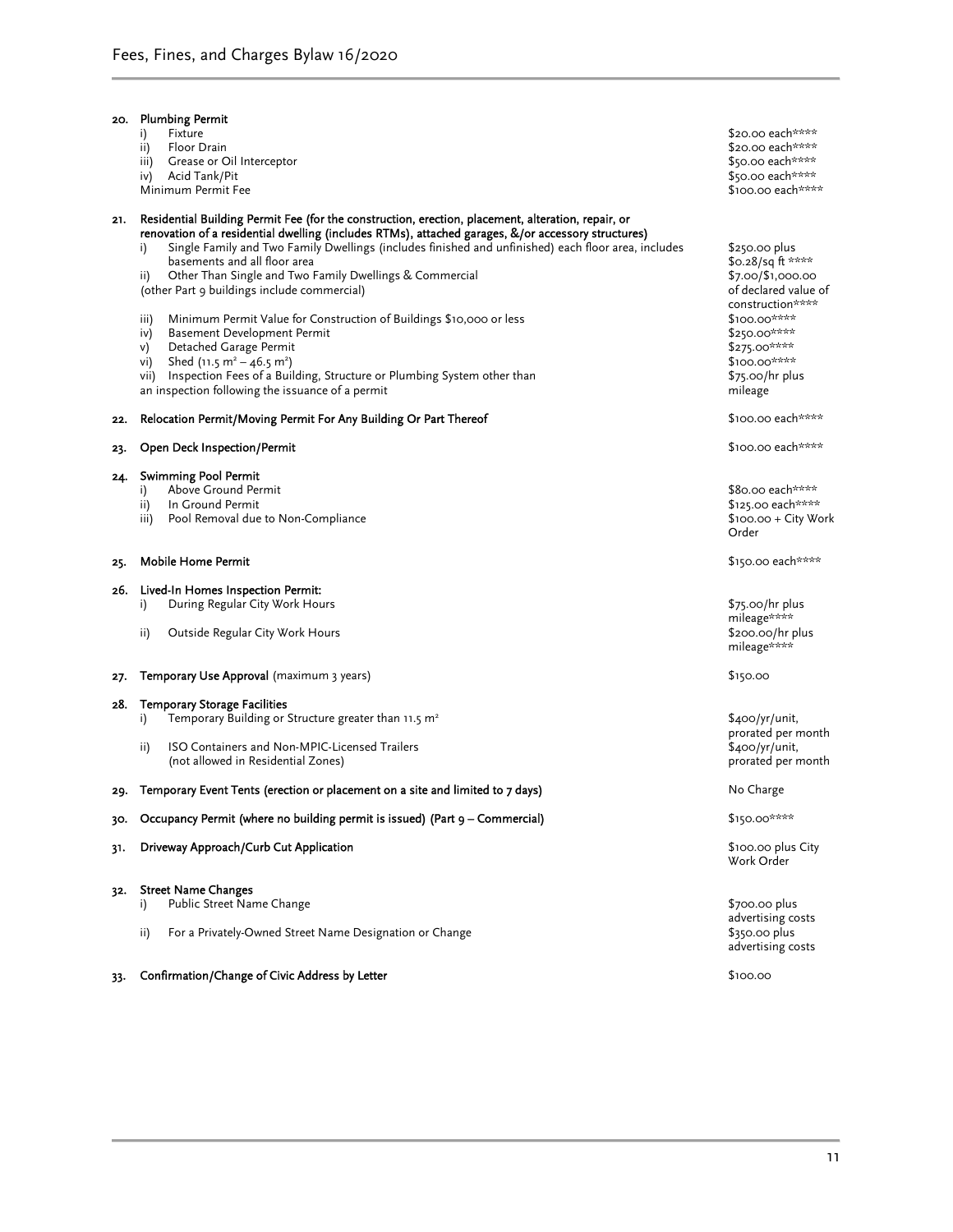#### 34. Sign Applications

In addition to Permit Fees imposed for encroachments, the following fees are hereby imposed for sign application/permits:

| i)<br>ii)<br>iii)                                                          | Encroaching Sign License<br>Free Standing Sign or Roof Sign, Fascia<br><b>Billboard Sign</b>                                                                                                                                                                                                                                                                                                                                                                                                                                                                                                                                                                                                                                                                                            | \$100.00 each<br>\$100.00 each<br>\$150.00 annually                                                                                                        |
|----------------------------------------------------------------------------|-----------------------------------------------------------------------------------------------------------------------------------------------------------------------------------------------------------------------------------------------------------------------------------------------------------------------------------------------------------------------------------------------------------------------------------------------------------------------------------------------------------------------------------------------------------------------------------------------------------------------------------------------------------------------------------------------------------------------------------------------------------------------------------------|------------------------------------------------------------------------------------------------------------------------------------------------------------|
|                                                                            | 35. Offenses Related to Properties                                                                                                                                                                                                                                                                                                                                                                                                                                                                                                                                                                                                                                                                                                                                                      |                                                                                                                                                            |
| i)<br>ii)<br>iii)<br>iv)<br>V)<br>vi)<br>vii)<br>viii)<br>ix)<br>x)<br>xi) | Litter blowing onto Public Property from Private Property<br>Depositing Snow/Leaves/Other Debris from Private Property onto Public Property<br>Failure to Remove Snow from Sidewalk Adjacent to Private Property<br>Failure to Maintain Boulevard Adjacent to Private Property<br><b>Untidy Property</b><br>Unused Vehicle stored improperly as per the Property Standards Bylaw<br>Trees/Shrubs Obstructing Sidewalk/Street/Lane<br>Storage Container/Semi Trailer used for Storage in Residential Zone<br>Civic Address not Displayed on Property (after 30-day warning)<br>Fine for Non-compliance on Building Permits<br>Contravention of Zoning Bylaw                                                                                                                              | \$50.00<br>\$50.00<br>\$50.00<br>\$50.00<br>\$50.00<br>\$50.00<br>\$50.00<br>\$50.00<br>\$25.00<br>\$50.00<br>\$250.00                                     |
|                                                                            | 36. Compliance Bylaw Offenses                                                                                                                                                                                                                                                                                                                                                                                                                                                                                                                                                                                                                                                                                                                                                           |                                                                                                                                                            |
| i)<br>ii)<br>iii)<br>iv)<br>v)<br>vi)<br>vii)<br>viii)<br>ix)<br>x)<br>xi) | Excessive Noise (Noise Bylaw)<br>Untarped Load (Property Standards Bylaw)<br>Load Resulting in Littering (Property Standards Bylaw)<br>Unlawful Operations of an Off Road Vehicle (Off Road Vehicle Bylaw)<br>Excessive Barking/Howling (Animal Control Bylaw)<br>Dog or Cat At Large/Uncontrolled (Animal Control Bylaw)<br>Failure to Remove Excrement (Animal Control Bylaw)<br>Unlicensed Dog or Cat (Animal Control Bylaw)<br>Failure to have Dog on leash (Animal Control Bylaw)<br>First Offence<br>a.<br>b.<br>Second Offence<br>Third Offence and Subsequent Offences<br>c.<br>More than Allowed Number of Dogs and/or Cats per Residence (Animal Control Bylaw)<br>Failure to Provide Proper Reports (Accommodation Tax Bylaw)<br>First Offence<br>a.<br>b.<br>Second Offence | \$50.00<br>\$50.00<br>\$50.00<br>\$50.00<br>\$50.00<br>\$50.00<br>\$50.00<br>\$50.00<br>\$50.00<br>\$100.00<br>\$200.00<br>\$50.00<br>\$250.00<br>\$500.00 |
| xii)                                                                       | Third Offence and Subsequent Offences<br>c.<br>Failure to Provide Proper Remittance (Accommodation Tax Bylaw)<br>First Offence<br>a.<br>Second Offence<br>b.<br>Third Offence and Subsequent Offences<br>c.                                                                                                                                                                                                                                                                                                                                                                                                                                                                                                                                                                             | \$1,000.00<br>\$250.00<br>\$500.00<br>\$1,000.00                                                                                                           |
| xiii)                                                                      | Failure to Provide Access to Supporting Documentation (Accommodation Tax Bylaw)<br>First Offence<br>a.<br>Second Offence<br>Ь.<br>Third Offence and Subsequent Offences<br>c.                                                                                                                                                                                                                                                                                                                                                                                                                                                                                                                                                                                                           | \$250.00<br>\$500.00<br>\$1,000.00                                                                                                                         |